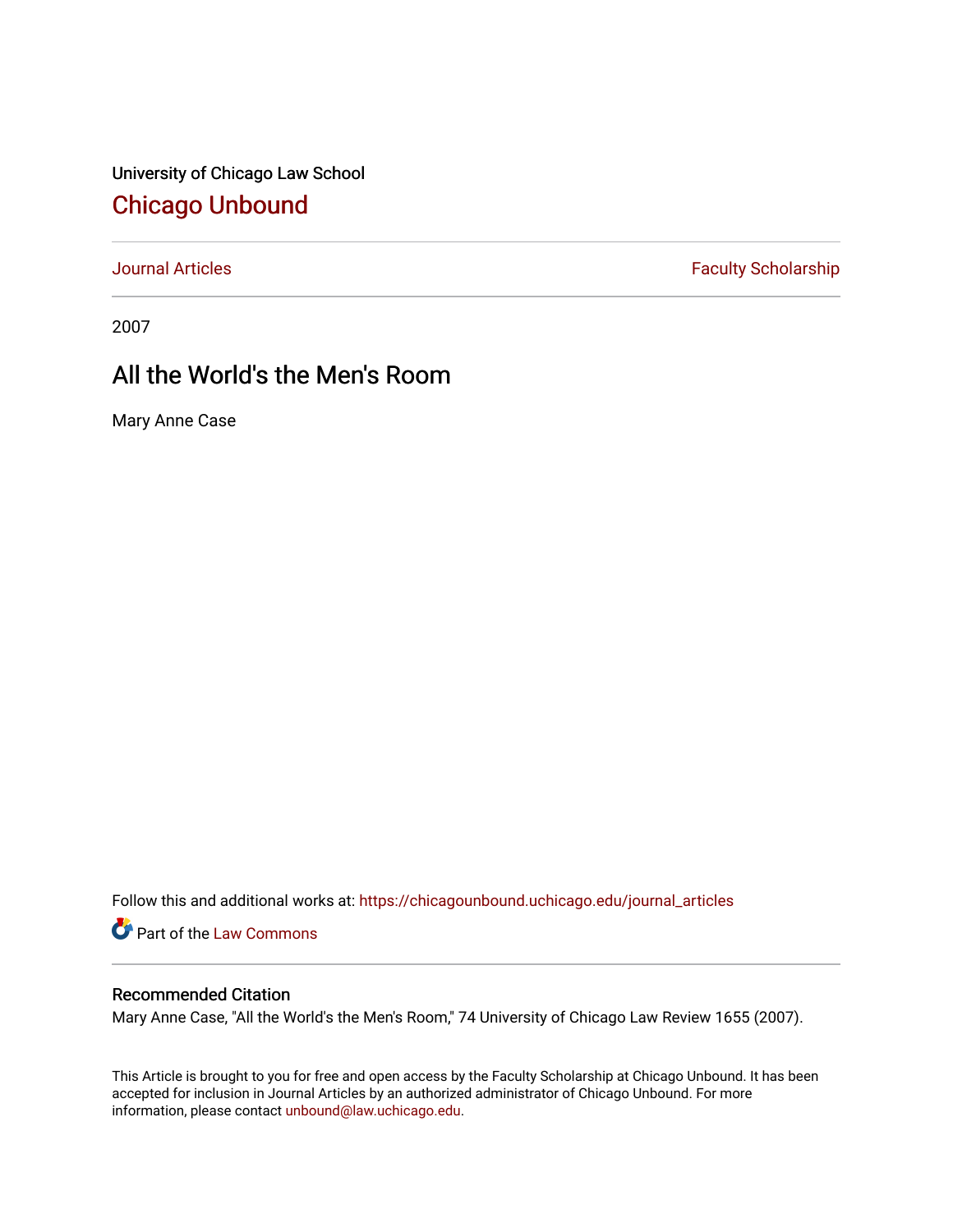## **All the World's the Men's Room**

*Mary Anne Caset*

In August 2000, a panel of the Seventh Circuit Court of Appeals upheld the dismissal of Audrey Jo DeClue's complaint of hostile environment sexual harassment against her employer, the Central Illinois Light Company, for whom DeClue had completed an apprenticeship as a lineman. The panel was unanimous in holding that most incidents of which DeClue complained, "includ[ing] a coworker's deliberately urinating on the floor near where the plaintiff was working, repeated shoving, pushing, and hitting her, sexually offensive touching, exposing her to pornographic magazines, and—the point she particularly emphasizes -failing to make adequate provision for restroom facilities for her" had occurred "before the 300-day limitations period" and hence were time-barred.' With respect to "[t]he only significant actomission would be more precise-of alleged sexual harassment that occurred during the limitations period[, **... ]** the electric company's continued failure to provide restroom facilities for the plaintiff, who was the only woman in the crew of linemen to which she was assigned—in fact the only woman lineman employed by the company,"<sup>2</sup> dissenting Judge Ilana Rovner would have allowed DeClue to pursue her hostile environment claim. But, writing for himself and Judge William Bauer, Judge Richard Posner held that the "defendant's failure to respond to the plaintiff's request for civilized bathroom facilities  $can [not]$  be thought a form of sexual harassment."<sup>3</sup> Because plaintiff had "insisted on litigating her case as a hostile-work-environment case throughout" and had not so much as mentioned the term "disparate-

t Arnold **I.** Shure Professor of Law, The University of Chicago Law School and **2006-2007** Crane Fellow in Law and Public Affairs, Princeton University. **I** am grateful to Audrey **Jo** De-Clue for sharing her thoughts and documents; to Ava Baron, Margot Canady, Frank Easterbrook, Liz Emens, Katherine Franke, Beth Herstein, Claire Hill, Laura Kessler, Todd Preuss, Darren Rosenblum, and Cass Sunstein for comments on drafts; to Jake Glazeski, Allyson Newton Ho, and Sloan Speck for research assistance; and to the Arnold and Frieda Shure Fund and Princeton University's Crane Fellowship for support. An extended version of this paper was delivered at the University of Minnesota's Institute for Law and Rationality's Symposium "Self and Other: Cognitive Perspectives on Trust, Empathy and the Self" under the title "The Bowels of Christ and Those of Audrey Jo DeClue and Albert Johnson," and **I** am also grateful to the participants for their comments.

**<sup>1</sup> DeClue** *v Central Illinois Light Co,* **223 F3d** 434,435-36 (7th Cir 2000).

<sup>&</sup>lt;sup>2</sup> Id at 436 (majority).<br><sup>3</sup> Id at 436

**<sup>3</sup>**Id at 436.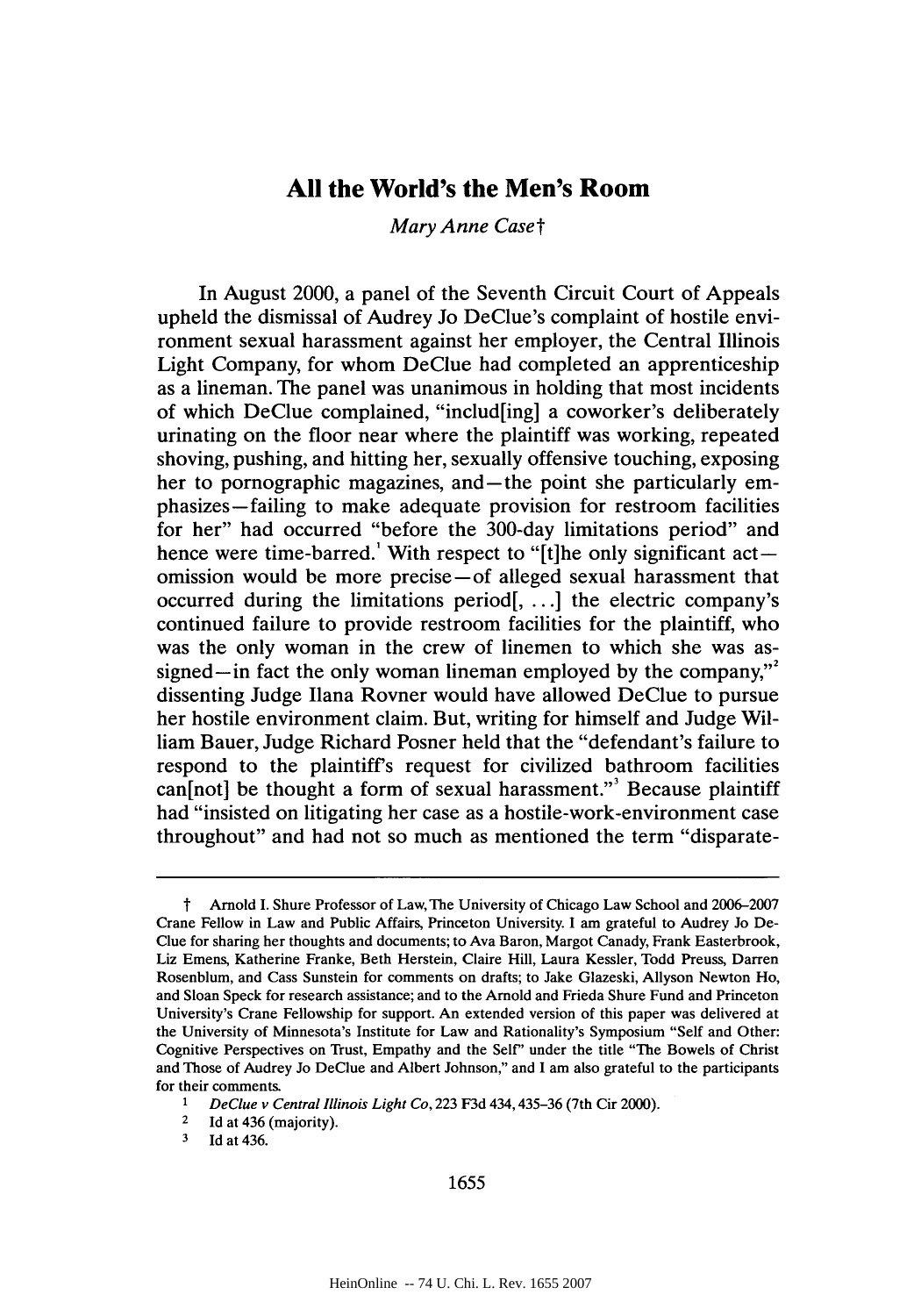impact" in her papers, the district court had been right, in the majority's view, to grant summary judgment to the defendant.

According to Posner, "hostile work environment" harassment is:

the form of sex discrimination in the terms or conditions of employment that consists of efforts either **by** coworkers or supervisors to make the workplace intolerable or at least severely and discriminatorily uncongenial to women **....** It is a form of, rather than a synonym for, sex discrimination. It is remote, for example, from a simple refusal to hire women, from holding them to higher standards than their male coworkers, or from refusing to make accommodations for differences in upper-body strength or other characteristics that differ systematically between the sexes. The last is the classic disparate-impact claim, and it is the claim suggested by the facts of this case but not presented by the plaintiff.<sup>5</sup>

At the time the *DeClue* case came down, **I** was a newcomer to the law faculty of The University of Chicago and had recently begun my still-ongoing work on public toilets as gendered spaces.! **I** knew Dick Posner only well enough to suppose that he would at least indulge, if not revel in, the inquiries of a colleague about positions he had taken. So **I** emailed him, explaining my particular interest in *DeClue* and adding that I:

wondered if **I** could prevail on you in all seriousness to react to a hypothetical to help me understand the scope of your position in that case that "failure to alter working conditions that just happen, without any discriminatory intent, to bear more heavily" on employees of one sex cannot "be thought a form of sex harassment." Would you have the same reasoning and the same result if the first and only male nurse in a hospital were required to wear exactly the same uniform as his female colleagues had been issued from time immemorial—white shirtdress, bonnet, pantyhose and pumps? **If** not, why not?'

Although **I** had emailed my query shortly after **10** pm, **I** received a response in little more than an hour. It read, in its entirety:

<sup>4</sup>**Id** at 437.

**<sup>5</sup> Id.**

See generally Mary Anne Case, *Toilet Survey*, online at http://www.law.uchicago.edu/ toiletsurvey (visited Aug **11, 2007)** (seeking to gather data on sex-segregated toilet facilities); Mary Anne Case, *Changing Room? A Quick Tour of Men's and Women's Rooms in U.S. Law over the Last Decade, from the U.S. Constitution to Local Ordinances,* **13** Public Culture **333** (2001).

**<sup>7</sup>** Email from Mary Anne Case to Richard **A.** Posner (Nov **13, 2000).**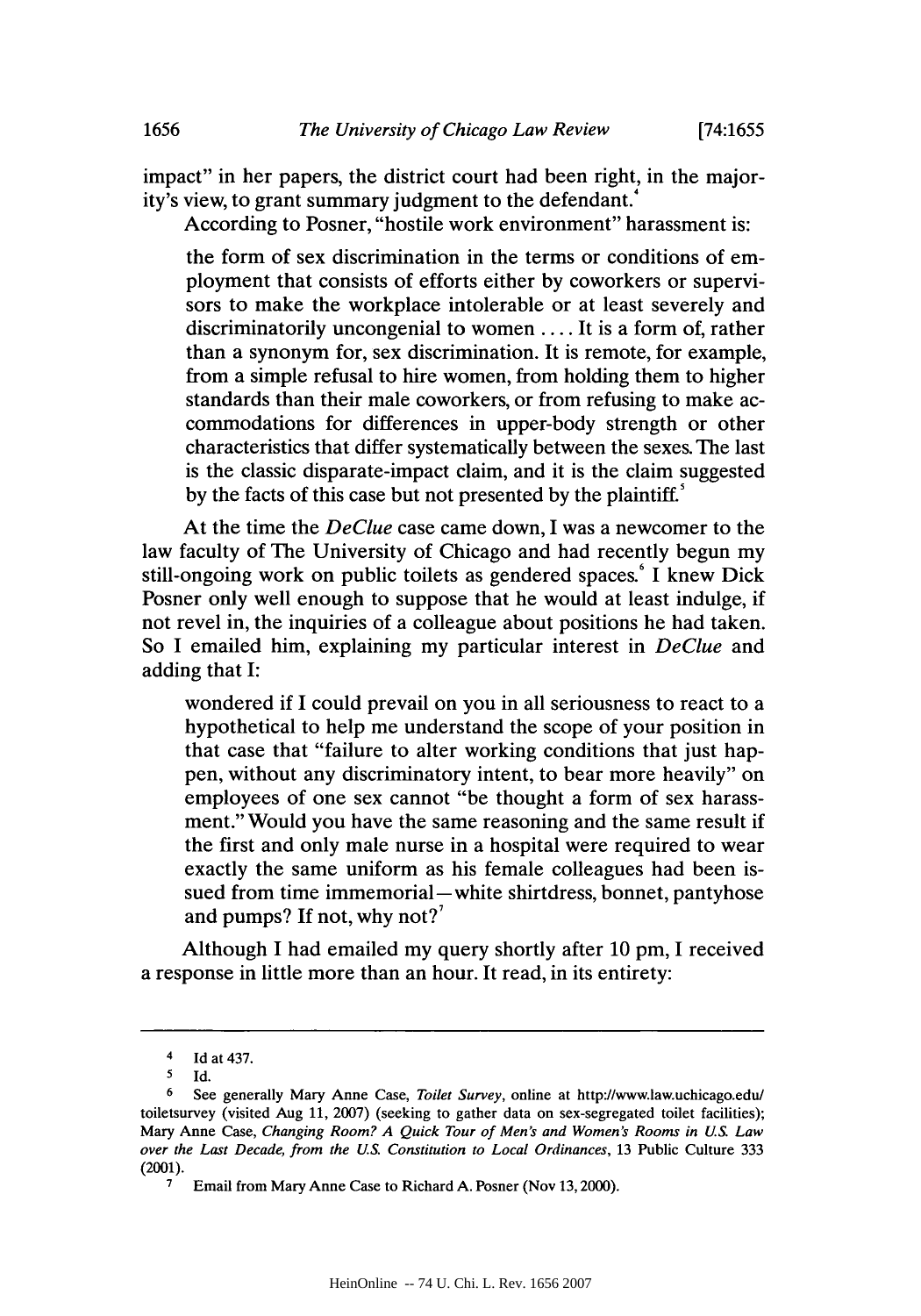That's not a good example, because the employer would have no reason to require the male nurse to dress that way. Since male nurses don't want to dress up as women, the employer would have to pay a higher wage to its male nurses (and hence to the female ones as well, because of the Equal Pay Act) to compensate them for the indignity, with no offsetting benefit to the employer. In contrast, the employer saves money **by** not making an accommodation to women's desire for greater privacy.

Think of a better example!'

At the time, **I** was speechless. Now, years later, **I** would like to take the opportunity offered **by** this commemoration of Judge Posner's first twenty-five years on the federal bench to explain why **I** have always remained convinced the example is a good one. The process will lead me to a number of more general observations about the law and the fact of sex discrimination and some speculation about an even more complicated subject—the way Judge Posner's mind works.

I will consider in this conjunction as well a second Posner opinion: Posner's dissent from the dismissal of prisoner Albert Johnson's complaint that his constitutional rights were violated when female guards were assigned to duties in the course of which they "c[ould] see men naked in their cells, the shower, and the toilet."' The Posner opinions in *DeClue and Johnson* are characteristically pithy and my discussion of them will, regrettably, be far more convoluted, plodding, and prolix than the opinions themselves. Pithy responses to these opinions already exist in the form of Judge Ilana Rovner's concurring and dissenting opinion in *DeClue* and Judge Frank Easterbrook's majority opinion in *Johnson,* each of which **I** would have been happy to join had I been a member of the court.<sup>10</sup>

**My** own plodding here begins with an explication of aspects of my nursing hypothetical **I** had thought would be obvious to Dick Posner when **I** wrote to him. **I** had intended my hypothetical to be in some respects a mirror image of the facts of *DeClue-a* hypothetical in which a **job** historically all-female (as DeClue's had been all-male) had working conditions constructed around a feminine standard (as work on the power lines had been constructed around a masculine standard) and no alteration in working conditions had been made to

**<sup>8</sup>** Email from Richard **A.** Posner to Mary Anne Case (Nov **13,2000).**

*<sup>9</sup> Johnson v Phelan,* **69 F3d** 144, 145 (7th Cir **1995).**

**<sup>10</sup>** Although the consequence is to leave out of this essay several important lines of analysis, **I** will do my best in this limited space not simply to repeat arguments made in the Rovner and Easterbrook opinions, which **I** urge the interested reader to consult.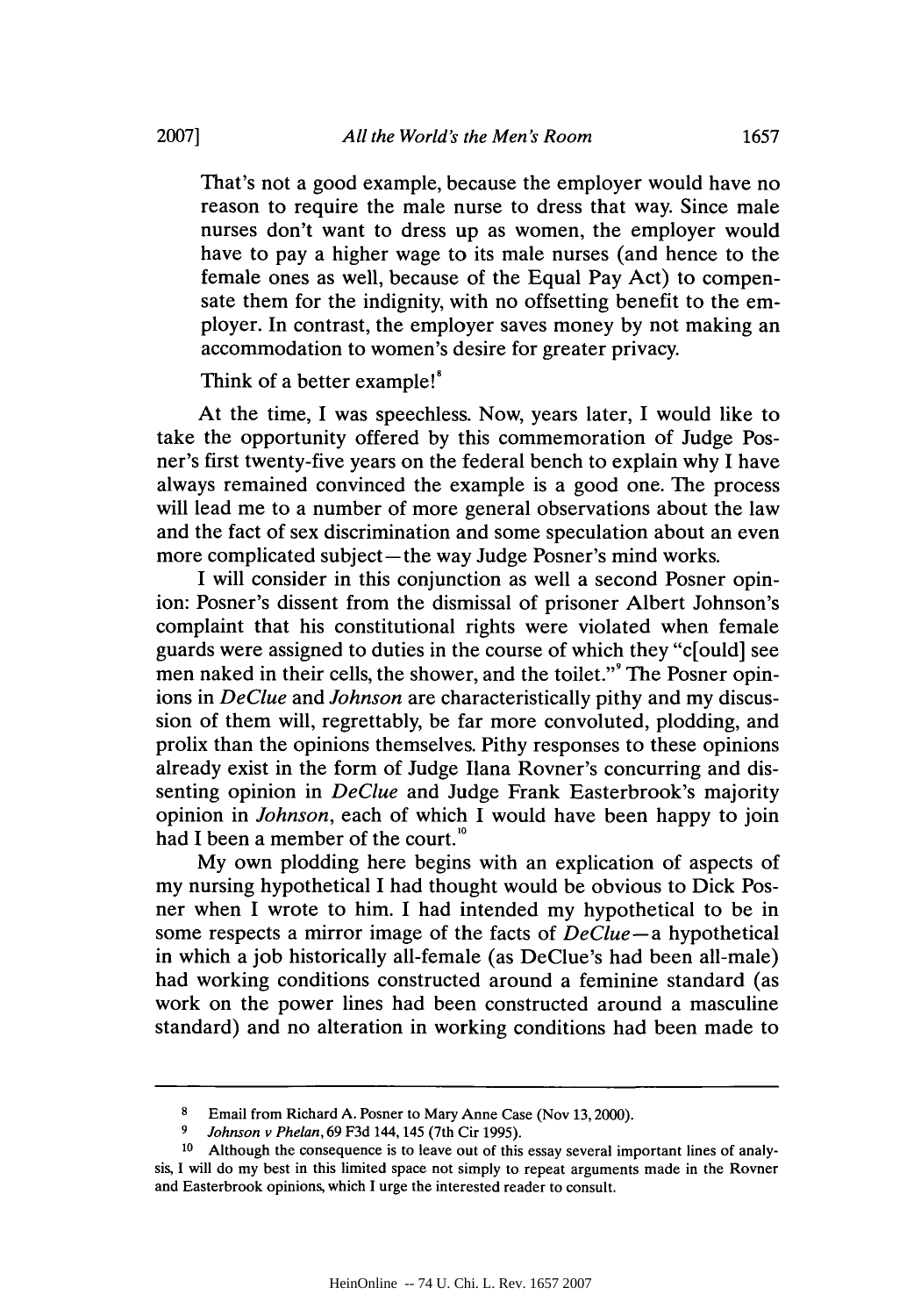accommodate the first worker of a different sex." **I** had intended to leave open the possibility that the first worker of a different sex had been hired, not out of genuine willingness to integrate the workplace, but in reluctant compliance with the law. An employer or supervisor obliged to hire (wo)men but less than eager to work with them might be at least indifferent, at most delighted, if a mere "failure to alter working conditions" would discourage them from applying for or remaining on the **job.** Evidence of delight in the unchanged working conditions having such a discouraging effect might be evidence of "discriminatory intent," but evidence of indifference might not be.

It seems what caused Posner to miss the intended point of my **hy**pothetical is a failure of imagination." Apparently Posner simply cannot imagine an employer who is not willing, indeed eager, to hire men-so eager that it will, of course, alter working conditions and even pay scales as necessary to attract them. That an employer's "reason to require the male nurse to dress that way" might be precisely to "make the workplace intolerable or at least severely and discriminatorily uncongenial to" him and others of his sex seems not to have oc-

**<sup>11</sup>** I could have used a flight attendant or a Hooters waiter in my hypothetical just as well as a nurse. See *Diaz v Pan American World Airways, Inc,* 442 **F2d 385, 387-88** (5th Cir **1971)** (striking down per se exclusion of males from the **job** of flight attendant notwithstanding findings of fact to the effect that the **job** required characteristics gendered feminine and that "the admission of men to the hiring process, in the present state of the art of employment selection, would have increased the number of unsatisfactory employees hired") (quotation marks omitted). See also note **13.**

<sup>&</sup>lt;sup>12</sup> Perhaps because he is so often so imaginative, failures of Posner's imagination, not infrequently pertaining to sex and gender, can be particularly striking. Law students, raised in a culture in which a clip of one obviously aroused young man salaciously murmuring to another the word "lesbians" formed the centerpiece of the movie trailer for *American Pie 2,* have been caught up short **by** Posner's confident assertion, in *Douglass v Hustler Magazine, Inc,* **769 F2d 1128, 1135** (7th Cir **1985),** that "[flew men are interested in lesbians." Rational choice may have led Posner astray in this regard. For the rational heterosexual man, an interest in lesbians would be inefficient, given that lesbians have no (sexual) interest in him. Posner might have done well, however, to take to heart more of the lessons of Plato's *Symposium,* in which, as he admits in the Introduction to *Sex and Reason,* he was "surprised to discover **...** a defense **...** of homosexual love [because i]t had never occurred to [him] **...** any *[ ]* respectable figure in the history of thought[] had attempted such a thing." Richard **A.** Posner, *Sex and Reason 1* (Harvard **1992).** As Socrates reminds the other Symposium participants, we desire (and hence "are interested in"), not what we may have already, but precisely what we lack. See Plato, *Symposium, in On Homosexuality: Lysis,* Phaedrus, and Symposium **121-26** (Prometheus Books, **1991)** (Eugene O'Connor, ed) (Benjamin Jowett, trans).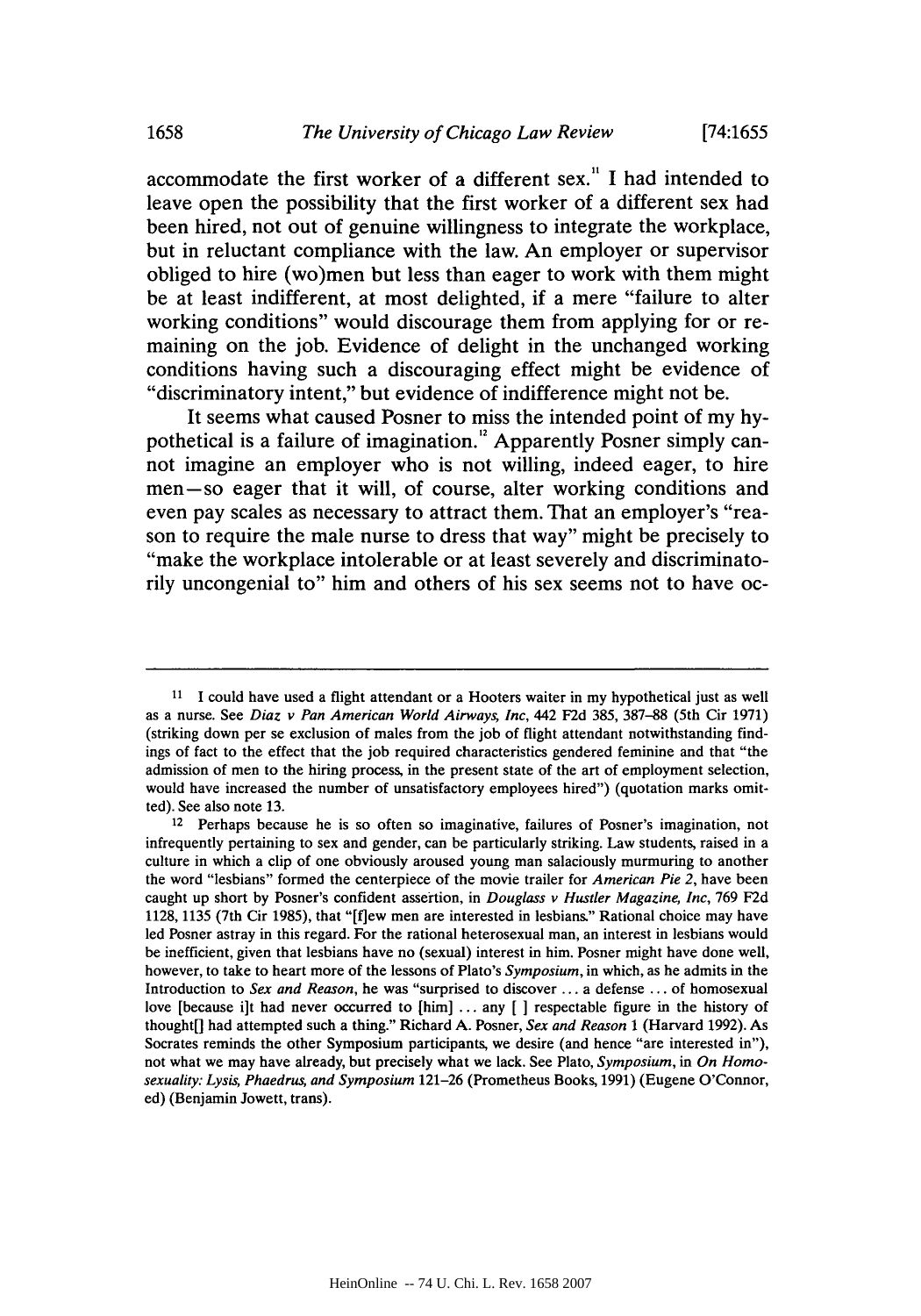curred to Posner." I will have more to say shortly about Posner's assumptions concerning male privilege."

First let me note that detailed consideration of such hypotheticals should demonstrate how right Judge Rovner was to insist in her *De-Clue* dissent that "the lines with which we attempt to divide the various categories of discrimination cannot be rigid."<sup>15</sup> Posner's assertions to the contrary notwithstanding, the forms of sex discrimination are not necessarily "remote" from one another. For example, although actual proof of discriminatory intent is not required in ordinary disparate impact litigation, it has been clear from the earliest such cases that at least some employment practices with a disparate impact were instituted precisely because of, and not in spite of or with indifference to, their discriminatorily disparate impact. Excusing plaintiffs from the potential difficulties of proving discriminatory intent in disparate impact cases provided remedies for both invidiously and inadvertently discriminatory practices.

Practices that contribute to a discriminatorily hostile work environment similarly can run the full spectrum from clearly disparate treatment, to disparate impact with discriminatory intent, to disparate impact "without any discriminatory intent." Most hostile environment harassment cases correctly focus, not on the intent of the harasser, but on the effect of the environment on the plaintiff and on a reasonable person in the plaintiffs position. Consider, for example, the display of pornographic materials in the workplace, something of which DeClue, like many other hostile environment sexual harassment plaintiffs, complained. In some instances, the female plaintiff is clearly the target of such materials—they are placed only at her work station, for example, or have her name written on them. In others, male workers who did or would display pornography even in an all-male workplace clearly relish the male bonding and negative impact on women's comfort level in the workplace such materials offer. In still others-and, from the evidence, DeClue's workplace seems to fall in this latter category-not only does the presence of pornographic materials predate the presence of women in the workplace, but, once there is a woman present, the men are if anything more likely to conceal, re-

<sup>&</sup>lt;sup>13</sup> Readers who also have trouble imagining such an employer may do well to recall the ads "featuring a burly mustachioed man wearing a blond wig and Hooters uniform" taken out **by** the Hooters restaurant chain to protest an **EEOC** demand that it hire men as well as buxom women in skimpy outfits to wait on tables. See Harry **F** Rosenthal, *Hooted Down, EEOC Drops Investigation,* Chicago Sun-Times *50* (May **2,1996).**

<sup>&</sup>lt;sup>14</sup> Including the additional apparent failure to imagine that some men might actually "want to dress up as women" and that such men might find nursing particularly attractive.

**<sup>15</sup>223 F3d** at 440 (Rovner dissenting).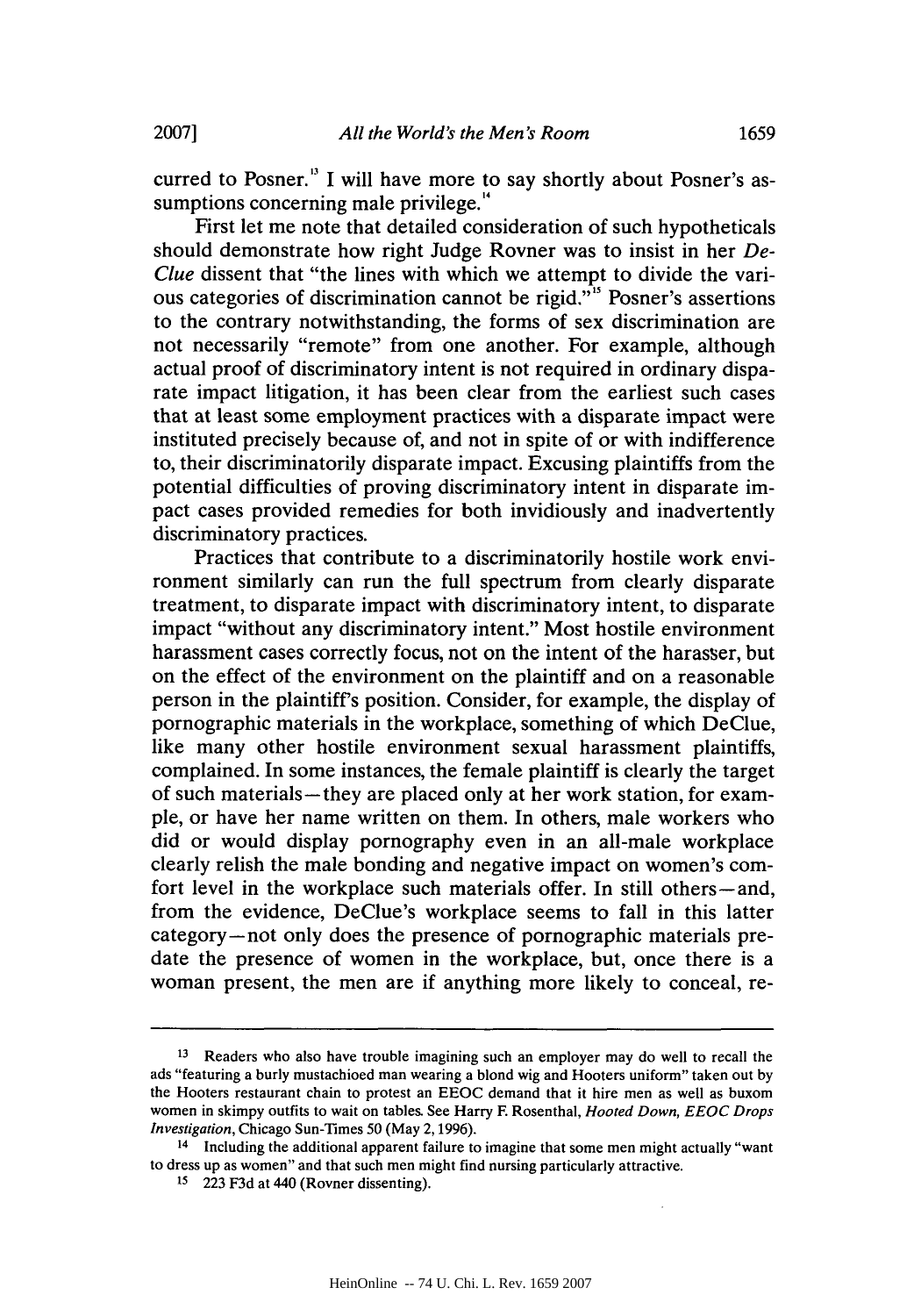duce, or apologize for the material than to shove it in her face or revel in her discomfort at **it.16** Nevertheless, like many a hostile environment plaintiff before her, DeClue complained that "[tihe pornographic material greatly upset, intimidated and embarrassed" her." She was similarly upset to be exposed, even inadvertently, to her male colleagues urinating at the worksite.<sup>1</sup>

When DeClue's worksite was so configured that DeClue was put at risk of her male colleagues urinating in her presence or observing her urinating, Posner treated this not as deliberately demeaning or hostile to her, but as something that just happens," notwithstanding that, as Judge Rovner noted in her dissenting opinion, public urination is equally illegal for both men and women.<sup> $\bar{m}$ </sup> Yet when the prison was similarly configured to put male prisoners like Albert Johnson at risk of observation **by** female guards, Posner decried this as "degrading or brutalizing treatment," cruel and unusual punishment $n =$ notwithstanding that, as Judge Easterbrook noted in his majority opinion, Johnson "d[id] not allege either particular susceptibility or any design to inflict psychological injury.""

In his *Johnson* dissent, Posner focused on Johnson's alleged "right 'to practice Christian modesty,"' but it is clearly erroneous to say, as Posner does, that in the modern United States "the nudity taboo **...** is strongest among professing Christians, because of the historical an-

**<sup>16</sup>If** this latter case is analytically akin to disparate impact without discriminatory intent, it may also be worth considering whether a spectrum ranging from disparate treatment through disparate impact can be set up depending on the subject of the pornographic representations: Are they only of nude women, only of men, equally of nude persons of both sexes? Are the women positioned so as to make the images "pornography" as the MacKinnon-Dworkin ordinance defines it (that is, inter alia, as "graphic sexually explicit subordination")? Are the men? Consider *American Booksellers Association, Inc v Hudnut,* **771 F2d 323,** 334 (7th Cir **1985)** (striking down on First Amendment grounds a version of this ordinance passed **by** Indianapolis).

**<sup>17</sup>**Complaint, *DeClue,* No **98-CV-1276, 1 38 (CD Ill** filed Aug 24, 1998).

**<sup>18</sup>** In response to deposition questions, DeClue made clear that she was not claiming that her "co-workers expose[d] themselves to [her] in the process of urinating" but rather that "knowing that they are [urinating] makes me feel uncomfortable because if **I** walk around the truck and they're there **...** there is a very high possibility that **I** will see them." DeClue Deposition, No **98-CV-1276, 94.**

**<sup>19</sup>** See DeClue, 222 **F3d** at 436.

**<sup>20</sup>**See **Id** at 438 (Rovner dissenting). Rovner's opinion stressed that "the risk of being caught in the act is arguably greater for women, for whom [urination] is a more cumbersome, awkward, and time-consuming proposition." **Id.** Conversely, however, given that when a man urinates in front of others he necessarily displays his sex organs to them, something not true of women, observers, including those who bring criminal charges, might be more likely to find public male urination offensive.

**<sup>21</sup>**See *Johnson,* **69 F3d** at **151** (Posner dissenting).

<sup>&</sup>lt;sup>22</sup> See id at 147 (majority).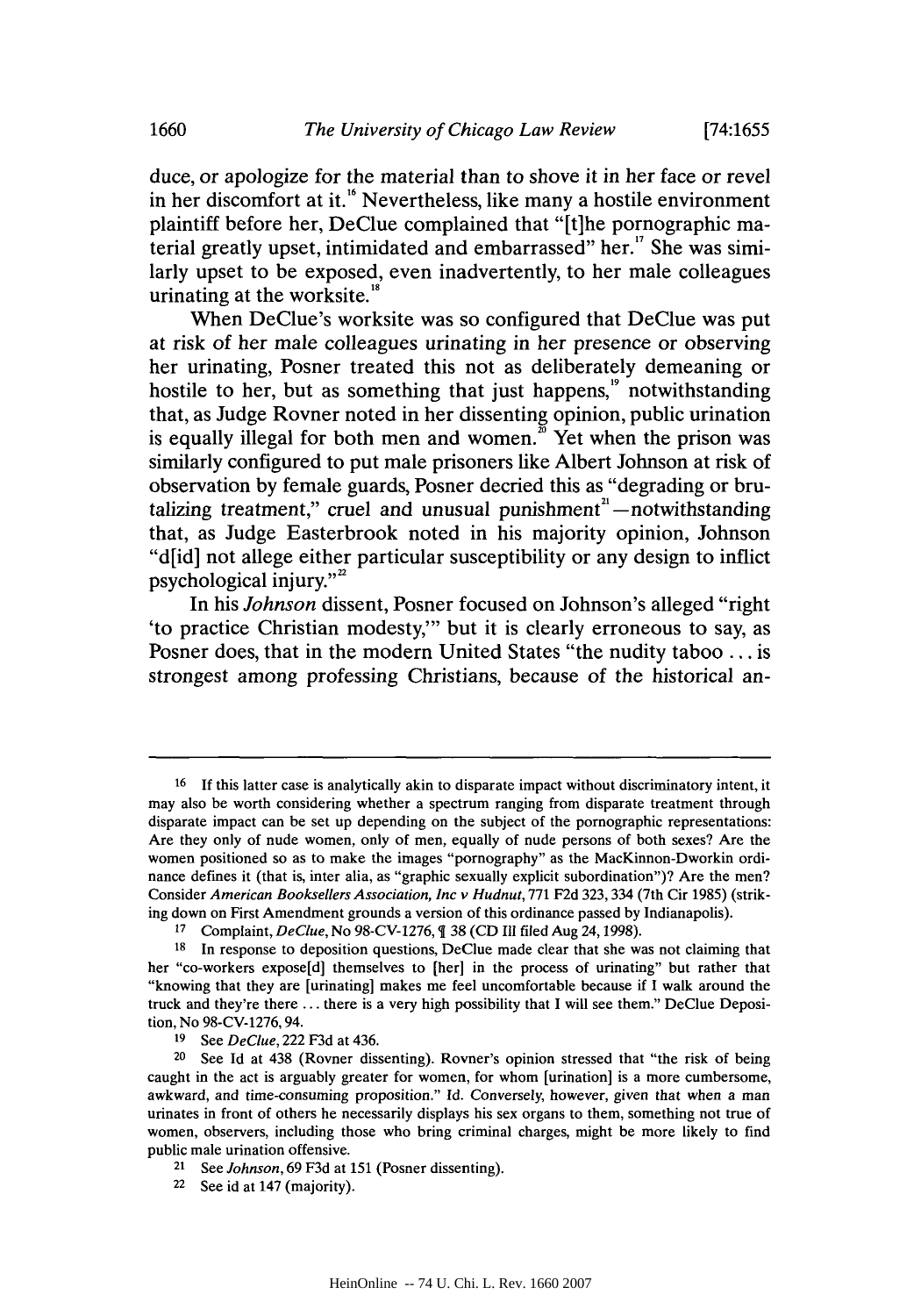tipathy of the Church to nudity."<sup>3</sup> There is no question but that in what Posner describes as the "morally diverse populace"<sup>4</sup> of the United States the nudity taboo is far "strongest among professing" Muslims and stronger among observant Jews than among Christians because both Islam and orthodox Judaism have maintained their historical antipathy to nudity. Both Islam and orthodox Judaism to this day impose specific, textually grounded, and critically elaborated requirements of modest dress and body covering on persons of both sexes, requirements that go well beyond the prevailing norms in the United States. **By** comparison with the Torah and the Koran and their commentaries, the New Testament and commentaries on it say next to nothing on the subject. As for the asserted "historical antipathy of the Church to nudity," it is far from clear what Posner has in mind. **If by** "the Church" he means what was, at least until the Reformation, "unam sanctam catholicam et apostolicam Ecclesiam,"<sup>2</sup> the fathers of the Church were historically far more opposed to luxurious apparel than to nudity; they also frequently spoke out against pampering the flesh in any way, and were perhaps more likely to recommend to someone in Albert Johnson's position that he refrain from showering altogether than to concern themselves with who might see him doing so. They would certainly have absolved him from blame, particularly were he to cover himself as modestly as possible when excreting or bathing (neither activity strictly requires nudity; indeed, few modem Americans undress fully to excrete). After all, the public nakedness of the Christ and the martyrs was no shame, unkempt nakedness was the hallmark of penitents like the Magdalene, and Francis of Assisi was honored **by** the Church for stripping himself naked of his luxurious garments in the public square. Moreover, as Posner must know,<sup>26</sup> taboos on nudity in Western culture not only extend to, but often actually focus on, having the nudity of others displayed to one, and are not limited to control of one's own nudity. This made Audrey Jo DeClue in

**<sup>23</sup>**See id at **152** (Posner dissenting). **I** spend so much of my limited space on this assertion because a large part of my difficulty with the Posner opinions **I** discuss is the many unsupported, undefended, and (at least, in my view) erroneous assumptions on which they rest. Because the assumption that the "the nudity taboo **...** is strongest among professing Christians," unlike so many of Posner's assumptions, is both explicitly stated in his opinion and, in my view, quickly and decisively refutable, I use it **by** way of example.

<sup>24</sup> See id.

**<sup>25</sup>**"One, holy, catholic and apostolic church," in the words of the creed authorized at that Church's Council of Nicaea in **325 AD.**

**<sup>26</sup>** Posner lists as the impetus for *Sex and Reason* not only his reading of Plato's *Symposium,* see note 12, but also his participation in *Miller v Civil City of South Bend,* 904 **F2d 1081** (7th Cir **1990)** (en banc), reversed as *Barnes v Glen Theatre, Inc,* **501 US 560, 572 (1991).** See *Sex and Reason* at 2 (cited in note 12) (describing *Miller* as "involving the constitutionality of a state statute that had been interpreted to forbid striptease dancers to strip to the buff").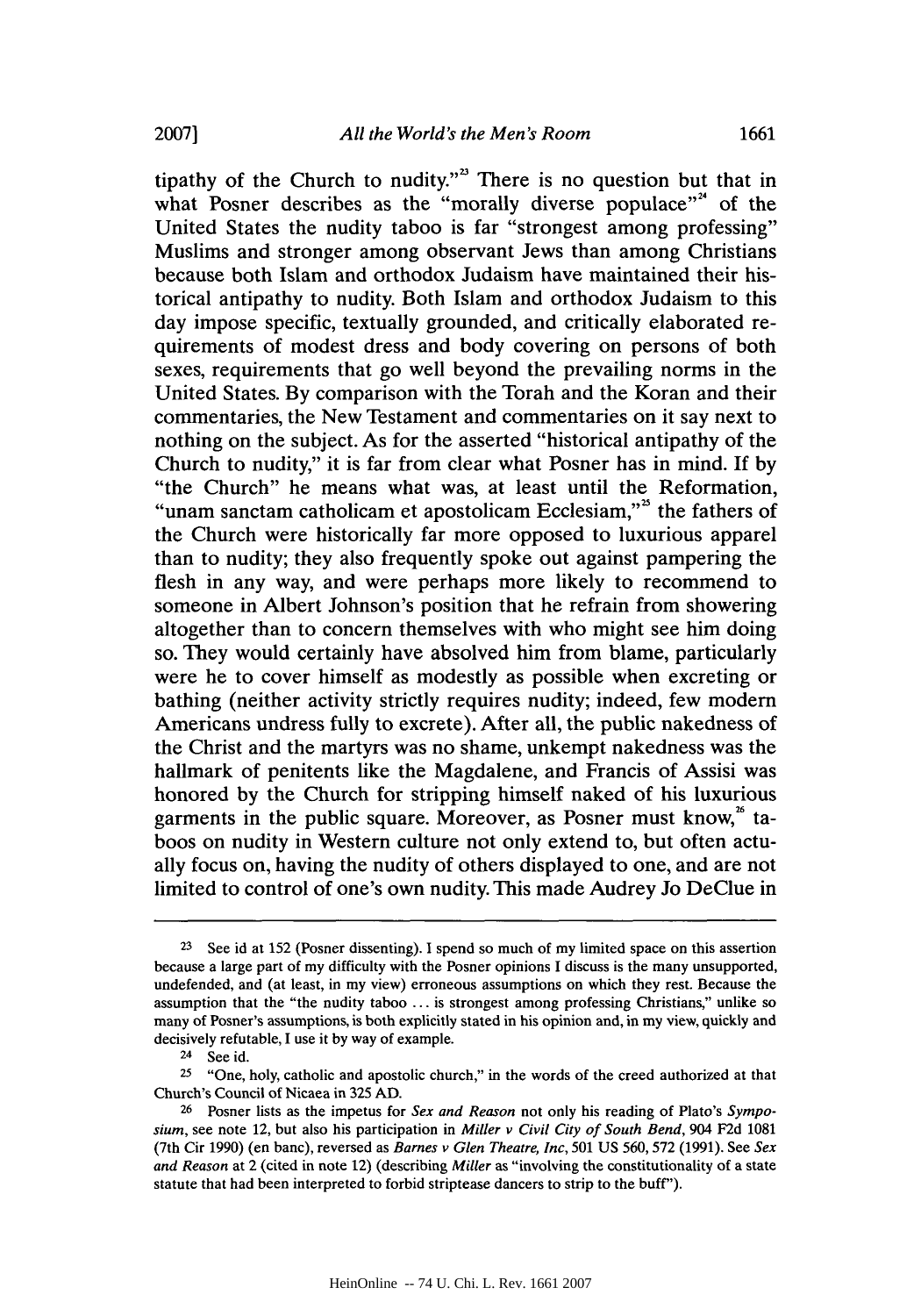some respects worse off than Albert Johnson, because, even if she practiced modesty in her own excreting behavior, she would still be at risk of exposure to her excreting male colleagues, something of which she complained.<sup>27</sup>

When DeClue chose what Posner saw as the wrong doctrinal category for her claim, pleading only hostile environment and not disparate impact, Posner held her to her choice and dismissed her claim. But when Johnson's case, though briefed "by a top-notch law firm,"<sup>28</sup> exhibited a similar deficiency, Posner on his own initiative eagerly stepped in to "recast[] Johnson's right of privacy claim as a claim under the Eighth Amendment."<sup>29</sup> This notwithstanding that, as Rovner's dissent in *DeClue* correctly noted, hostile environment harassment and disparate impact are just judicially-developed specifications of the single statutory harm of sex discrimination in employment, $\alpha$  while the various constitutional provisions at issue in *Johnson* are not nearly so closely intertwined.

*In Johnson,* Posner hastened to add, "This is not to say that exposing the naked male body to women's eyes constitutes cruel and unusual punishment in all circumstances. **A** male prisoner has no constitutional right to be treated by a male doctor."<sup>31</sup> Why not? Apparently because "[m]en have long been attended in hospitals **by** female nurses, and latterly by female doctors as well."<sup>32</sup> Posner appears here again to be taking the state of the world at the time of the litigation as the only proper measure of how it should be for all time. Had Johnson brought his claim just a few years earlier, when female doctors were as uncommon as female prison guards, Posner might just as strenuously have insisted that "parading of naked male inmates in front of female" physicians amounted to treating the prisoners as "a type of vermin, devoid of human dignity and entitled to no respect, **...** the subject of experiments, including social experiments such as the experiment of seeing whether the sexes can be made interchangeable."<sup>35</sup> Just as the arguments Johnson made about female guards could very recently have been made about female doctors, so, as Justice Ginsburg ob-

**33 Id** at **151.**

**<sup>27</sup>***See DeClue,* **223 F3d** at 439 (Rovner dissenting).

**<sup>28</sup>***Johnson, 69* **F3d** at 147.

**<sup>29</sup>**Id at **153** (Posner dissenting).

**<sup>30</sup>***See DeClue,* **223 F3d** at 439-40 (Rovner dissenting).

**<sup>31</sup>***Johnson,* **69 F3d** at 154 (Posner dissenting).

**<sup>32</sup>Id.** Coincidentally, Posner's dissent in *Johnson* illuminates one non-invidious reason why a hospital might want to insist on a single recognizable uniform for all nurses-to preserve the easy legibility of status differences as among doctors, nurses, and other hospital personnel (for example, orderlies, maintenance staff, and guards), given the differences in their roles and patients' reactions to them.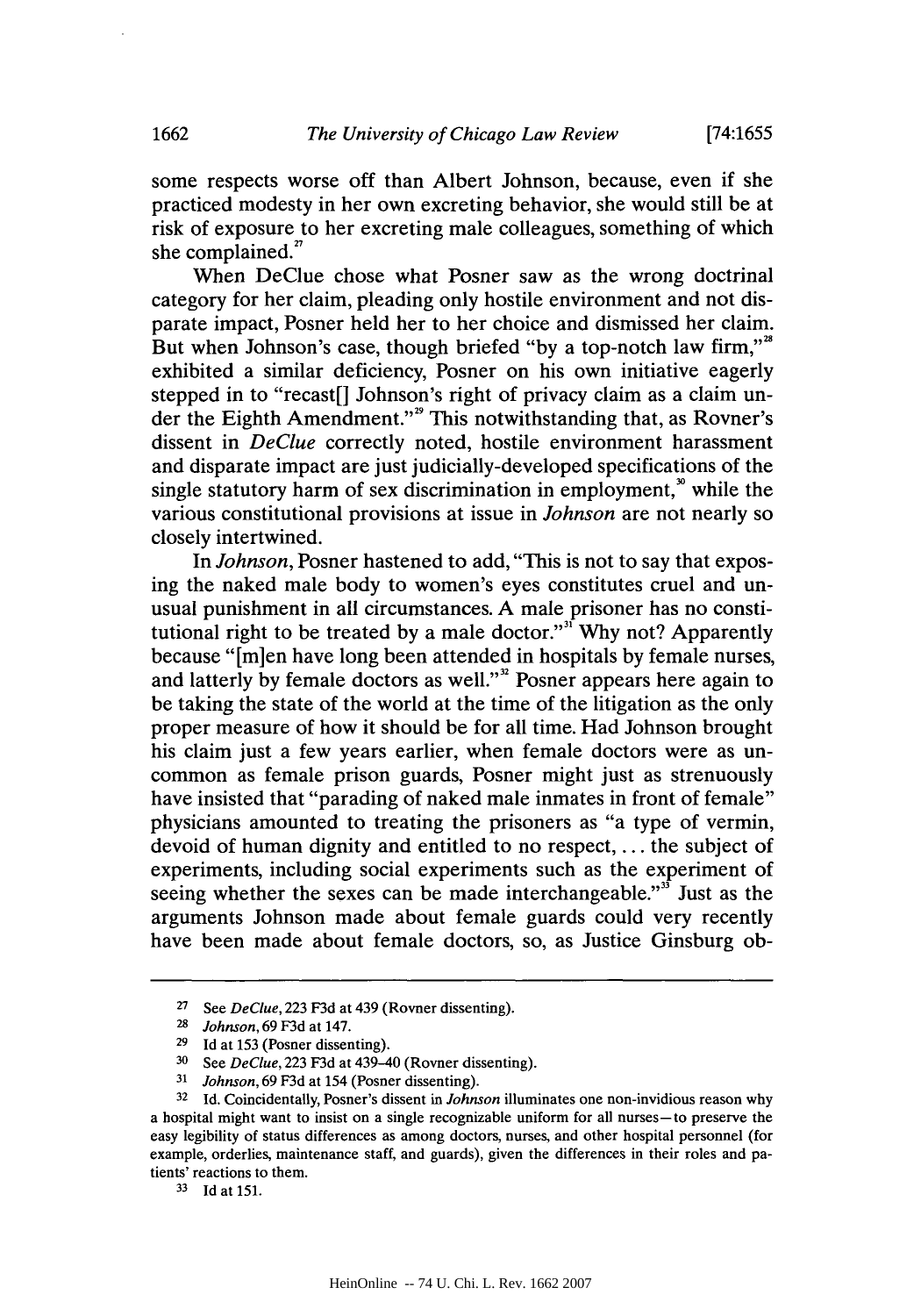Plato, toilets, nudity, and "the experiment of seeing whether the sexes can be made interchangeable" also came together in the VMI case. VMI had argued that its adversative method, with its lack of privacy, "'would destroy **...** any sense of decency that still permeates the relationship between the sexes."<sup>36</sup> Ginsburg's response included the observation that Plato, in questioning whether women should have equal opportunity to become guardians in his Republic, was initially concerned, not about "women's native ability to serve," but about the potential difficulty with their participating in the nude in exercise classes, yet he ultimately "concluded that their virtue would clothe the women's nakedness and that Platonic society would not thereby be deprived of the talent of qualified citizens for reasons of mere gender."7 Perhaps, just as Plato's *Symposium* helped convince Posner that "homosexual love" was defensible, so he could learn from Plato's *Republic* that to permit "cross-sex surveillance" is not necessarily to "condone[] barbarism"" and that, even if "the duty of a society that would like to think of itself as civilized to treat its prisoners humanely [is] acknowledged," it need not follow that "the interest of a prisoner in being free from unnecessary cross-sex surveillance has priority over the unisex-bathroom movement."<sup>39</sup>

Moreover, as Easterbrook's majority opinion in *Johnson* pointed out, "a prison could comply with the rule Johnson proposes, and still maintain surveillance, only **by** relegating women to the administrative wing, limiting their duties,  $\ldots$  or eliminating them from the staff."<sup> $\omega$ </sup>

<sup>34</sup>*United States v Virginia,* **518 US 515 (1996).**

**<sup>35</sup>Id** at **537.** Like the Virginia Military Institute, the University of Virginia ("UVa"), with a long-established practice of admitting only men, had engaged in a bitter struggle over the admission of women, in the course of which it rehearsed what Ginsburg called "[flamiliar arguments," such as that coeducation would bring "'new problems of government, perhaps scandals; the old honor system would have to be changed; standards would be lowered to those of other coeducational schools; and the glorious reputation of the university, as a school for men, would be trailed in the dust."' See id at **537-38.** UVa had, however, ultimately been forced to integrate, and had done so successfully. **Id** at **538.**

**<sup>36</sup>**Id at **555** n 20.

**<sup>37</sup>Id** (citations and quotation marks omitted).

**<sup>38</sup>***See Johnson,* **69 F3d** at **156** (Posner dissenting). Whether or not Posner sees Plato as a "radical feminist[] who regard[s] 'sex' as a social construction," he almost certainly sees Plato's "society **...** as civilized." See id at **152.** And, of course, etymologically, "barbarism" is simply the condition of one who does not speak the language of Plato. See *Oxford English Dictionary 166* (Clarendon **2d** ed **1989)** (deriving "barbarism" from the ancient Greek for "speak[ing] like a foreigner").

**<sup>39</sup>**See *Johnson,* **69 F3d** at **152.**

<sup>40</sup> See id at  $147-48$  (majority).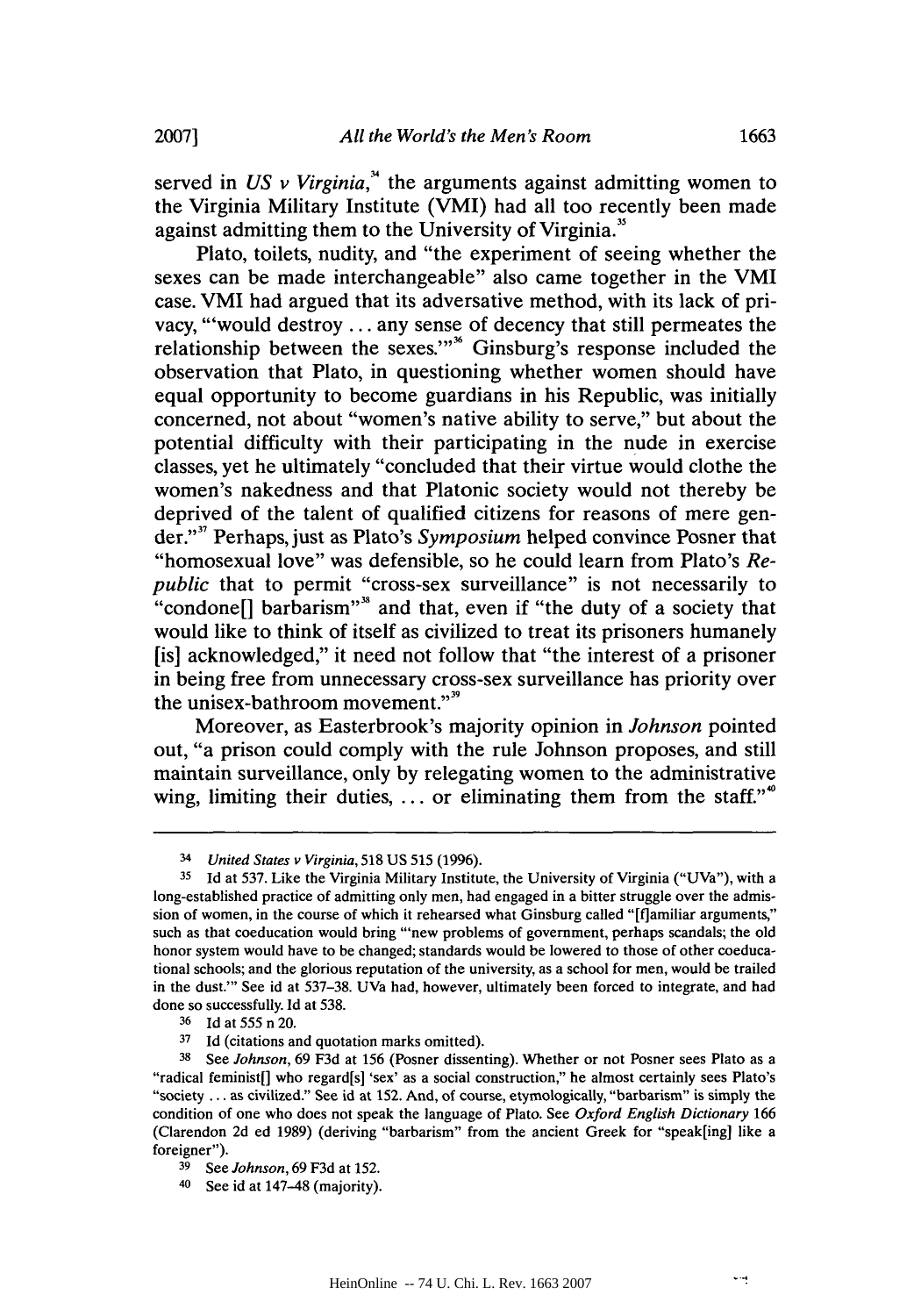Does Posner really think a prison environment devoid of women, with an all-male prison population coming in contact only with an all-male group of guards, is more "civilized" and less "kennel[-like]"" than the alternative of which Johnson complained? Does Posner see it as less "degrading and brutalizing" to male prisoners to be entirely isolated from women than to be at some risk of exposure to them when naked?

There are certainly precedents for the belief that any contact with women is itself degrading to men as well as for the belief that giving women the power over men that guards necessarily have over prisoners degrades men.42 **I** would hate to think Posner is at all susceptible to such beliefs, but his choice of words in his email response to me did raise concerns. Recall that Posner therein said: "Since male nurses don't want to dress up as women **...** the employer would have **...** to compensate them for the indignity." **Why** does Posner view the male nurses in my hypothetical as being required to "dress up as women" rather than required to "dress up as" nurses, given that **by** hypothesis, the men are simply being asked to wear the uniform all prior holders of the **job** had worn? Was the first woman who put on judge's robes dressing up like a man or like a judge? There is no physiological reason men cannot wear all the components of a traditional nurse's uniform as comfortably as women can.43 **Of** course, many women might also find the uniform uncomfortable. And just as there are men who do "want to dress up as women," there are also women who "don't want to dress up as women."<sup>44</sup>

Most telling is Posner's assumption that it is necessarily "an indignity" for men to wear clothing associated with women, an indignity for which they must be compensated at rates higher than the previ-

**<sup>41</sup>**Id at **151** (Posner dissenting).

**<sup>42</sup>**I will be discussing some of these precedents and the use elements of the **U.S.** military have recently sought to make of them in my paper *Gender Performance Requirements of the US. Military in the War on Islamic Terrorism as Violence Against and By Women, in Sexual Abuse and Exploitation of Women in Violent Conflict* (Netherlands Defense Academy, forthcoming **2007).**

**<sup>43</sup>** Similarly, as Posner correctly observed, it was "social or psychological rather than physical" factors that were DeClue's primary motivation for being more demanding of privacy for excreting than her male colleagues. See *DeClue,* **223 F3d** at 436. This distinguishes DeClue's situation from that of the plaintiff in the leading case of a successful disparate impact claim about toilets at the worksite, who objected to being restricted to using unsanitary, badly maintained port-a-potties from which she and other women were at disparately greater risk of infection than their male coworkers. See generally *Lynch v Freeman,* **817 F2d 380** (6th Cir **1986).**

<sup>44</sup> See, for example, *Jespersen v Harrah's Operating Co, Inc,* 444 **F3d** 1104, **1106** (9th Cir **2006)** (en banc) (upholding the firing of a female casino employee who declined to wear makeup); *Lanigan v Bartlett and Co Grain,* 466 F Supp **1388, 1389** (WD Mo **1979)** (upholding the firing of a female secretary for wearing a pantsuit rather than a skirt to work). Consider *Barbetta v Chemlawn Services Corp,* **669** F Supp **569, 573** (WDNY **1987)** (finding the "requirement that female employees wear skirts or dresses on certain occasions because a visiting supervisor liked to look at legs" evidence of hostile environment).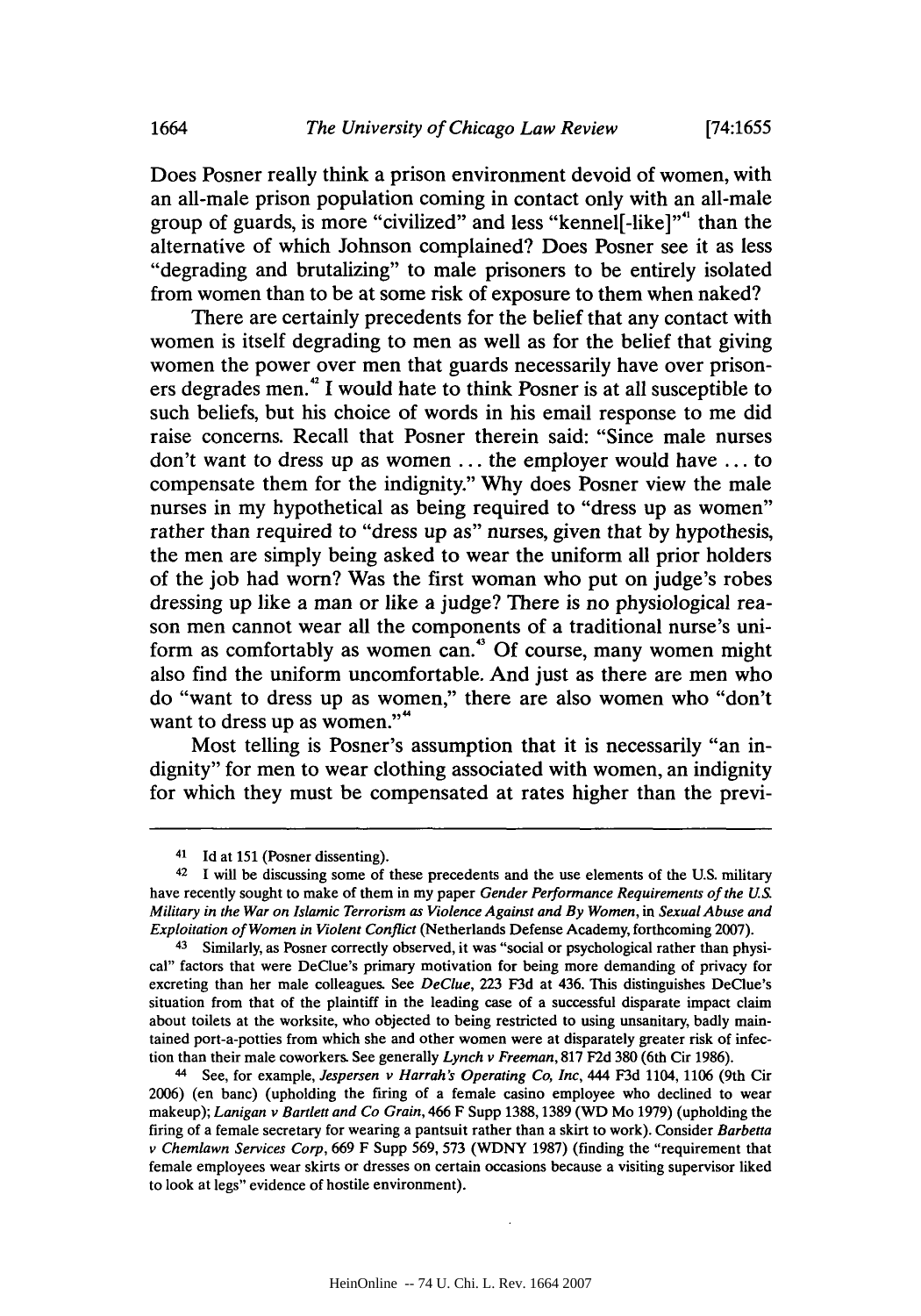ously prevailing rate given female nurses. **A** decade ago, **I** wrote a hundred-page law review article" arguing that so long as men saw it as an indignity to be seen to look or act like women, both women and the valuable feminine qualities associated with them would be inappropriately devalued and the liberty of both men and women would be damagingly restricted. **I** will not rehearse those arguments here, but **I** stand **by** them.

Unfortunately, Posner in his opinions appears to be less open than Plato in his *Republic* to taking seriously the equality of the sexes and being prepared to entertain such adjustments in existing attitudes and practices as are necessary to remove obstacles to it. In *Johnson,* Posner says he has

no patience with the suggestion that Title VII **...** forbids a prison or jail to impede, however slightly, the career opportunities of female guards **by** shielding naked male prisoners from their eyes. . . **.** Title VII cannot override the Constitution.... Although the equal protection clause of the Fourteenth Amendment has been held to protect women against sex discrimination **by** a state [actor like the jail,] **...** the clause is not plausibly interpreted to license the infliction of cruel and unusual punishments. Just as it would not be a defense to a charge that the rack and thumbscrew are forms of cruel and unusual punishment to demonstrate that they are cheaper than imprisonment, so it is not a defense to the infliction of cruel and unusual psychological punishments that they advance women's career opportunities.

As Posner acknowledged in his *Johnson* dissent:

The cruel and unusual punishments clause of the Eighth Amendment . . ., like so much in the Bill of Rights, is a Rorschach test. What the judge sees in it is the reflection of his or her own values, values shaped **by** personal experience and temperament as well as **by** historical reflection, public opinion, and other sources of moral judgment."

Once Posner has "la[id] out the essential background of facts and values on which [he] believe[s] the judgment in [Johnson's] case must

<sup>45</sup> See generally Mary Anne **C.** Case, **Disaggregating Gender from Sex and Sexual Orienta***tion:* The Effeminate Man in the Law and Feminist **Jurisprudence, 105** Yale L **J 1 (1995).**

<sup>46</sup> See **69 F3d** at **153-54** (Posner dissenting).

*<sup>47</sup>* **Id** at **151.** It is beyond the scope of this paper and beyond my competence to psychoanalyze Posner based on what he sees in the Rorschach of Johnson's case, but given what amounts to his invitation in the quoted paragraph above to do so, **I** am more comfortable than **I** otherwise might be in undertaking limited speculation as to his thought processes and implicit assumptions.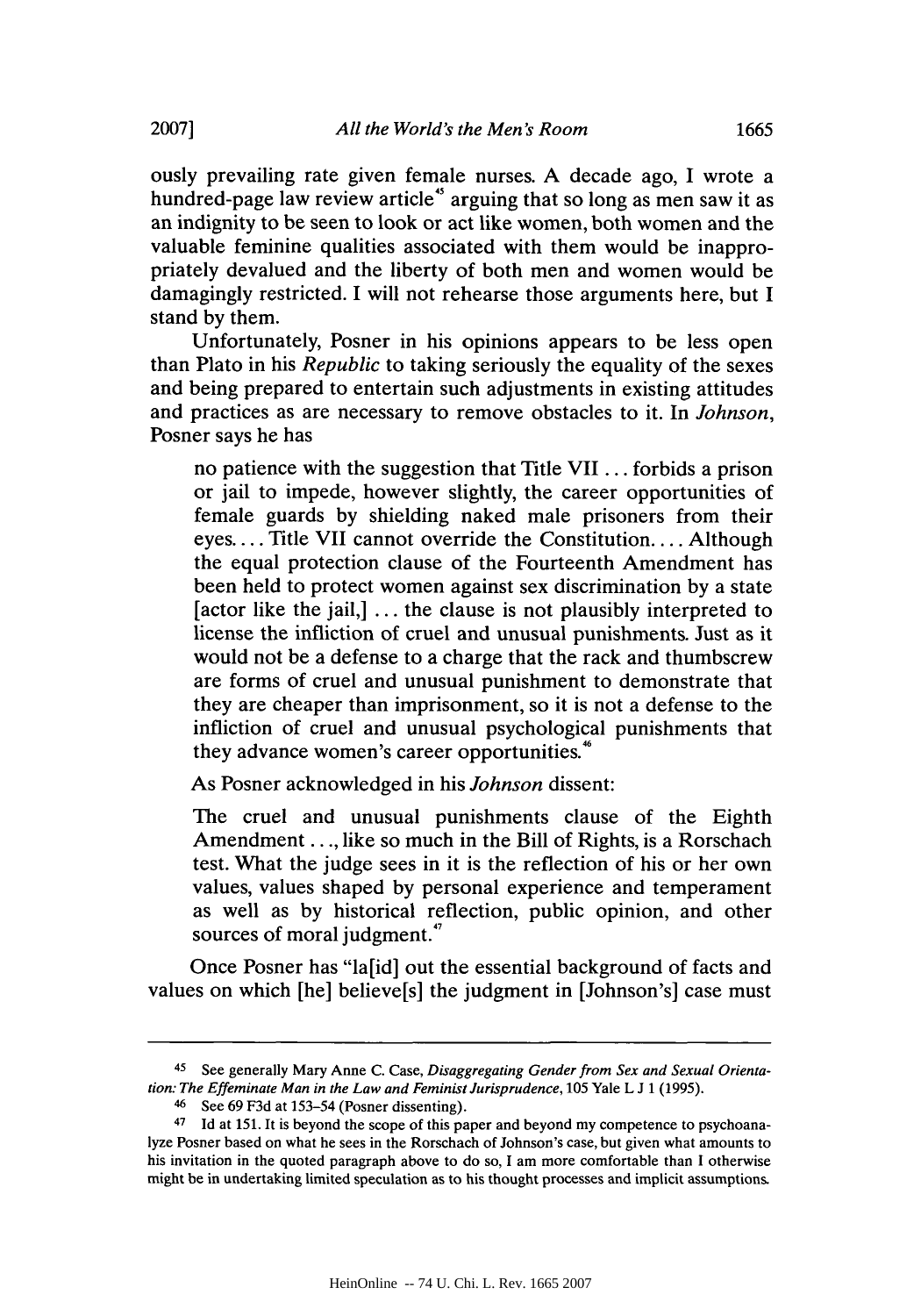ultimately turn,"" it becomes clear that he does not view the equal right of women to employment as much of a value at all; certainly not a value of constitutional dimensions, rather a value at the level of cost savings.<sup>49</sup> (Of course, given Posner's commitment to economic efficiency, it may be that his mistake is instead that he assumes that making punishments "cheaper" is a value of constitutional dimensions. $\mathcal{L}$ ) Once one adds into the mix Posner's judgment in *DeClue,* it appears that women's employment opportunities rank even lower on the scale of his values than employer cost savings. One reason why Posner was so adamant that the dismissal of DeClue's claim should be affirmed was that **"[b]y** failing to present her case as one of disparate impact, the plaintiff prevented the defendant from trying to show that it would be infeasible or unduly burdensome to equip its linemen's trucks with toilet facilities sufficiently private to meet the plaintiffs needs."<sup>3</sup> Men's employment opportunities are not nearly so low on Posner's scale, it would appear, given that he assumed in his email to me that employers would voluntarily pay more to hire them.

Ironically, although Posner's dismissal of DeClue's claim seems intended to reinforce the status quo, his broad assertion that "social and psychological" differences between men and women, no less than physical differences, can form the basis for a successful disparate  $claim<sup>2</sup> \text{ could, if taken seriously, have just the opposite, potentially}$ revolutionary effect. For example, taking seriously the disparate impact of "the social and psychological fact" of women's greater caregiving burdens could lead to more successful demands that work be restructured to accommodate them, as feminist theorists long have argued.<sup>3</sup>

<sup>48</sup> **Id.**

<sup>49</sup> Posner might respond that he is valuing **highly** the reciprocal right of female prisoners not to be observed **by** male guards, but that was not the case before him in *Johnson* and it is far from certain that under conventional doctrinal analysis (let alone under the analysis that would follow if Posner's views prevailed) the two cases would or should be decided the same way.

**<sup>50</sup>**Consider *National Paint & Coatings Association v City of Chicago,* 45 **F3d** 1124, **1132** (7th Cir **1995)** (Easterbrook) ("Just as the Constitution does not enact Mr. Herbert Spencer's *Social Statics,* so it does not enact prescriptions from the pages of *The Journal of Law & Economics.").* Note, **by** the way (as Easterbrook did in *Johnson),* that cost savings and women's equality both weighed against Johnson's claim. See **69 F3d** at 148.

**<sup>51</sup>***See* **DeClue, 223 F3d** at 437.

<sup>52</sup> See id at 436.

**<sup>53</sup>**See, for example, *Roberts v United States Postmaster General, 947* F Supp **282, 287 (ED** Tex **1996)** (denying defendant employer's motion to dismiss a claim that a policy of prohibiting employees from using sick leave to care for sick family members had an impermissible disparate impact on women). Although Posner probably believes that the cost of making such changes, like the cost of providing DeClue with toilet facilities, will allow employers successfully to raise a business necessity defense, the costs may not in either case be as high as he suspects. Providing DeClue with "Brief Reliefs" seemed not to be prohibitively expensive for the Central Illinois Light Company. See *DeClue,* **223 F3d** at 438. And, as Joan **C.** Williams and Nancy Segal argued in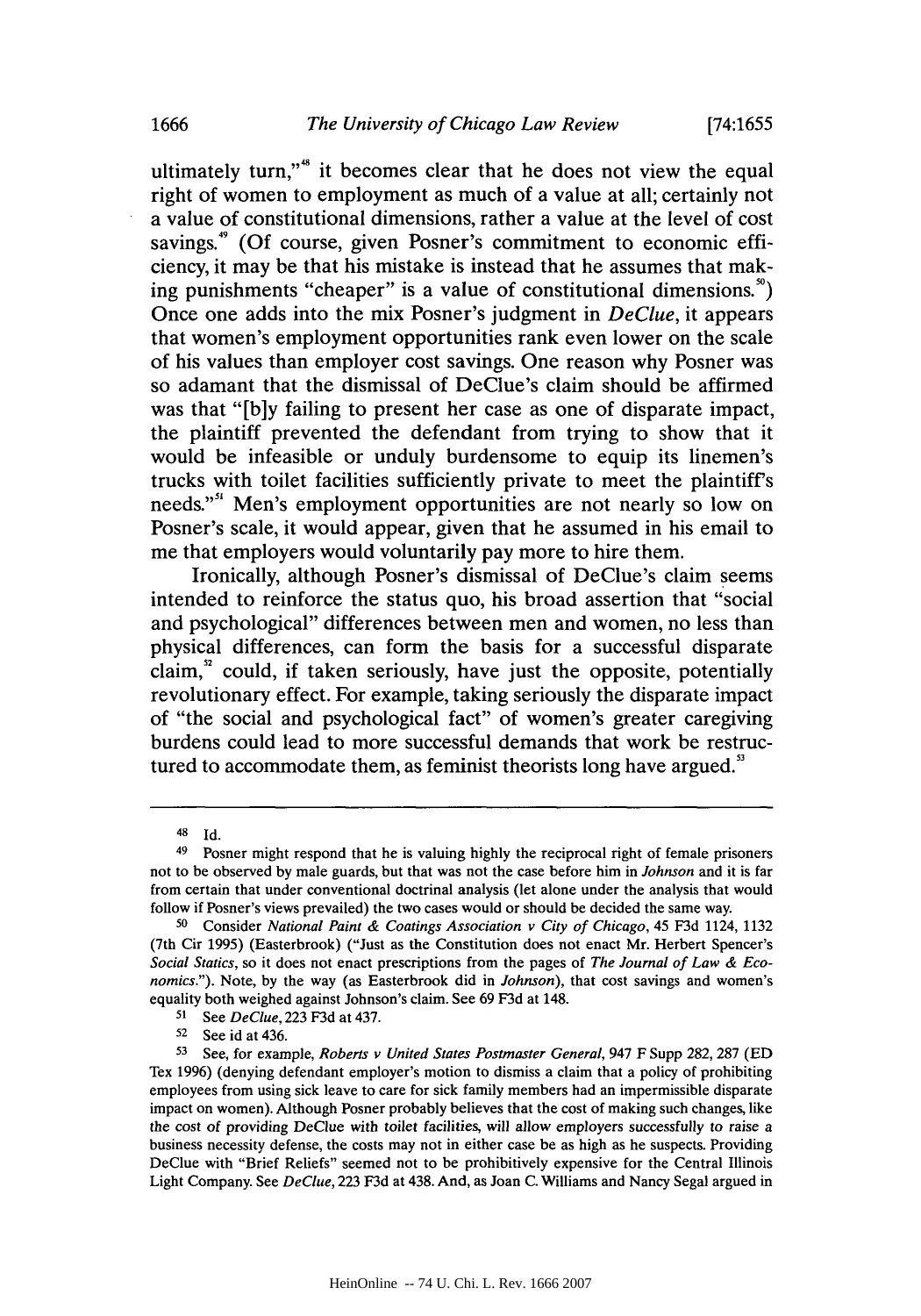Posner's implicit assumption that, of course, the world is the way men would like it to be because to the extent it ever were not, it would be altered to suit them comes through in the *DeClue* opinion. Posner therein blithely asserts that "[m]ale linemen have never felt any inhibitions about urinating in the open, as it were. They do not interrupt their work to go in search of a public restroom.... [D]efendant's male linemen were untroubled **by** the absence of bathroom facilities at the **job** site."

This assertion is interesting for a number of reasons. It may help answer the following question: other than **by** noting that the effect in all three cases is that men get what they are seen to want and that women lose employment opportunities, how can one reconcile-not as a doctrinal matter, but as the reflection of a consistent set of values and factual assumptions-Posner's opinions in *Johnson, DeClue,* and the email?

Perhaps what is at stake here are Posner's assumptions, not only about sex and gender, but about class. In explaining, in *Johnson, why* he thinks prisoners are "not members of a different species" from himself, Posner stressed that "[s]ome of them may actually be innocent. **Of** the guilty, many are guilty of sumptuary offenses, or of other victimless crimes uncannily similar to lawful activity **...** or of esoteric financial and regulatory offenses **...** some of which do not even require a guilty intent." When he turned to DeClue's case, Posner did not say categorically that men "have never felt any inhibitions about urinating in the open, as it were." He could not, having heard and supported Johnson's complaint. Instead, he said, "Male linemen have never felt any inhibitions about urinating in the open...."<sup>54</sup> Are linemen a different species of males"-a species "untroubled **by** the absence" of "civilized bathroom facilities" and of the privacy in excreting of which it would be "barbari[c]" to deprive prisoners and which "normal women" are "not 'unreasonable"' to expect?"

*Beyond the Maternal Wall: Relief for Family Caregivers Who Are Discriminated Against on the Job,* **26** Harv Women's L **J 77, 88 (2003),** "[flamily-responsive policies hold the promise to save money **by** decreasing the costs associated with attrition, absenteeism, recruiting, quality control, and productivity."

<sup>54</sup> See *DeClue,* **223 F3d** at 436.

**<sup>55</sup>** In contrast to Posner's apparent drawing of class distinctions among males, Judge Rovner in her *DeClue* dissent stressed the common need and frequent lack of civilized bathroom facilities for women of all social classes, including not only blue collar women, but federal judges and Congresswomen. See id at **437-38** (Rovner dissenting).

**<sup>56</sup>**Adding additional data points from another Posner opinion sharpens the class analysis. *In Dimeo v Griffin,* 943 **F2d 679** (7th Cir **1991)** (en banc), a case challenging random drug tests for "jockeys and other participants in horse races," Posner's majority opinion was dismissive of the claim that such tests would be an invasion of privacy for the sort of people who work at the track: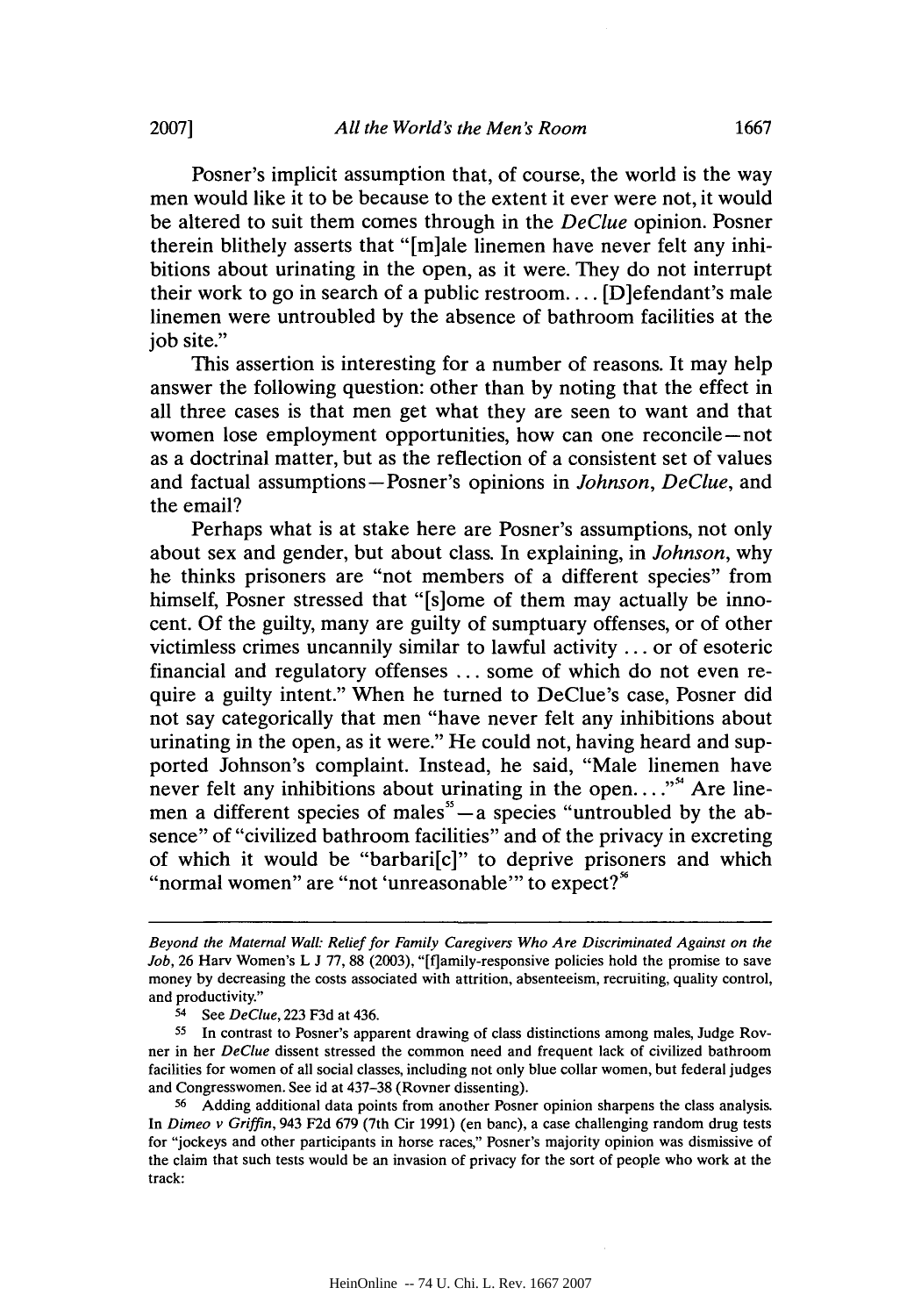Posner's assertion that male linemen "were untroubled **by** the absence of bathroom facilities at the **job** site"" is not supported **by** the record in *DeClue.* Instead, the record in that case indicates that male linemen, too, were on occasion discomfited **by** the absence of privacy or facilities for excretion, as were those who observed them and complained to the company. The record also indicates, as Rovner's dissent points out, that after DeClue "filed a charge with the **EEOC,** the company began providing 'Brief Reliefs' (disposable urine bags) and privacy tents for DeClue and the other lineworkers to use at jobsites."" These bags and tents did more than accommodate DeClue; they facilitated compliance with applicable law on public urination, relieved the worksite's neighbors from having excretion inflicted on them, and gave the male linemen what Posner felt it would be "barbarism" to deny to Albert Johnson: the opportunity to excrete without the possibility of a woman watching.

 $\rightarrow$ 

**I** was asked **by** one of those with whom **I** discussed this essay who my intended audience was and what message **I** hoped that audience would take away. **I** had to acknowledge, on reflection, that in many respects **I** saw this essay as a continuation of my 2000 email conversation, for which Posner himself was my audience. **I** had hoped to engage the lively mind of my academic colleague Dick Posner in dialogue about matters **I,** at least, saw as intriguingly complicated and worth pursuing. For the Honorable Judge Richard Posner, who is en-

*Dimeo,* 943 **F2d** at **682.** Dissenting Judge Wood, like Judges Posner and Easterbrook my University of Chicago Law School colleague-and, like Judge Easterbrook in *Johnson* and Judge Rovner in **DeClue,** someone whose opinion **I** would gladly join-summed up Posner's conclusions in *Dimeo* as follows: "The majority says that if you are a participant in Illinois horse racing you deserve fewer constitutional protections than the rest of us." Id at **686** (Wood dissenting).

Urination is generally a private activity in our culture, though, for most men, not **highly** private. Men urinate side **by** side in public restrooms without embarrassment even though there is usually very little, and often no, attempt to partition the urinals. In hospitals and physicians' offices, urine samples of both men and women are generally taken **by** female nurses or technicians under conditions of privacy similar to those prescribed **by** the racing board's rule (there are female as well as male jockeys). The affront to the cluster of emotions that define the sense of privacy that is caused **by** the giving of a urine sample is not the same for everybody and of particular relevance here it is slight for people who for whatever reason are subject to frequent medical examinations... As Hamlet said,'The hand of little employment hath the daintier sense.' The less habituated a person is to undergoing medical or other intrusions into his private realm, the more sensitive he is apt to be to such intrusions; the more habituated he is to them, the less sensitive he is apt to **be....** Self-selection will tend to allocate jobs in which privacy is limited to persons who value privacy less.

*<sup>57</sup>***DeClue, 223 F3d** at 436.

<sup>&</sup>lt;sup>58</sup> See id at 438 (Rovner dissenting).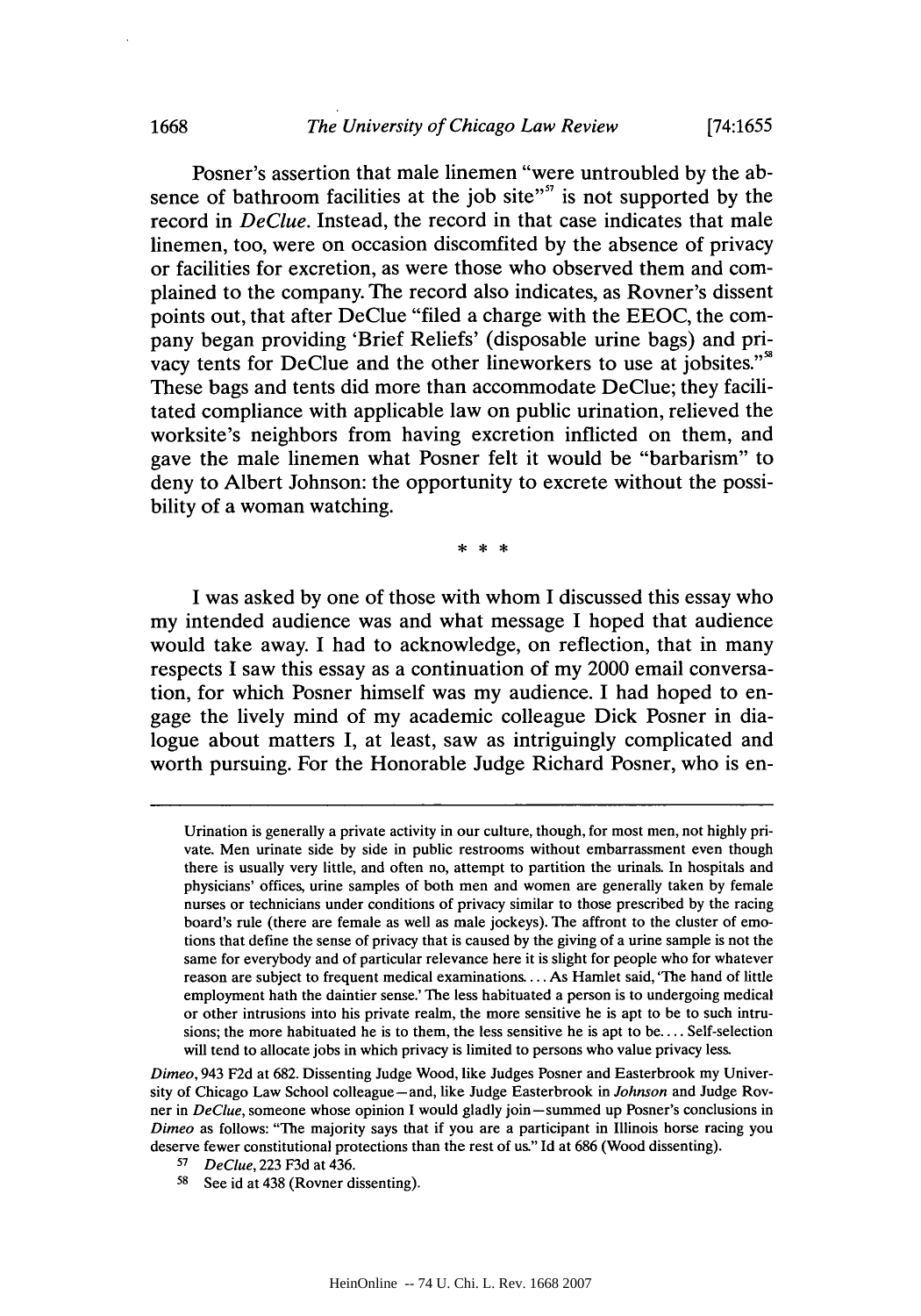gaged not merely in an academic discussion, but in the exercise of power, and who opines with such apparent confidence, $\degree$  I had in mind a somewhat different message, fittingly encapsulating a reference to the bowels, which are defined as organs both of excretion and of empathy,<sup>6</sup> each of which has been a central theme of this essay. The message is one with which another exceptionally intelligent, powerful, and influential judge, Learned Hand, once said he "should like to have every court begin, 'I beseech ye in the bowels of Christ, think that we may be mistaken."<sup>51</sup>

**<sup>59</sup>**There is at least some evidence that for Posner, the appearance of confidence could be deceptive and deliberately calculated. See Richard **A.** Posner, *Judges' Writing Styles (And Do They Matter?),* **62 U** Chi L Rev 1421, 1441 **(1995)** ("Judges are not comfortable writing opinions to the effect that, 'We have very little sense of what is going on in this case. The record is poorly developed, and the lawyers are lousy. We have no confidence that we have got it right. We know we're groping in the dark. But we're paid to decide cases and here goes.' Nevertheless, this is the actual character of many appellate cases that are decided in published opinions.").

**<sup>6</sup>**See, for example, the *Oxford English Dictionary* **258** (Clarendon **2d** ed **1989)** (defining "bowels" as "the intestines" but also "[c]onsidered as the seat of the tender and sympathetic emotions, **[ ]** hence pity, compassion").

**<sup>61</sup>** Learned Hand, *Morals in Public Life* **(1951),** in *The Spirit of Liberty: Papers and Addresses of Learned Hand* **225, 229-30 (1952)** (Irving Dillard, ed). Hand took the quotation from Oliver Cromwell, who wrote to the Church of Scotland on August **3, 1650, "I** beseech you, in the bowels of Christ, think it possible you may be mistaken." *Bartlett's Familiar Quotations 328a* (XIV ed **1968).**